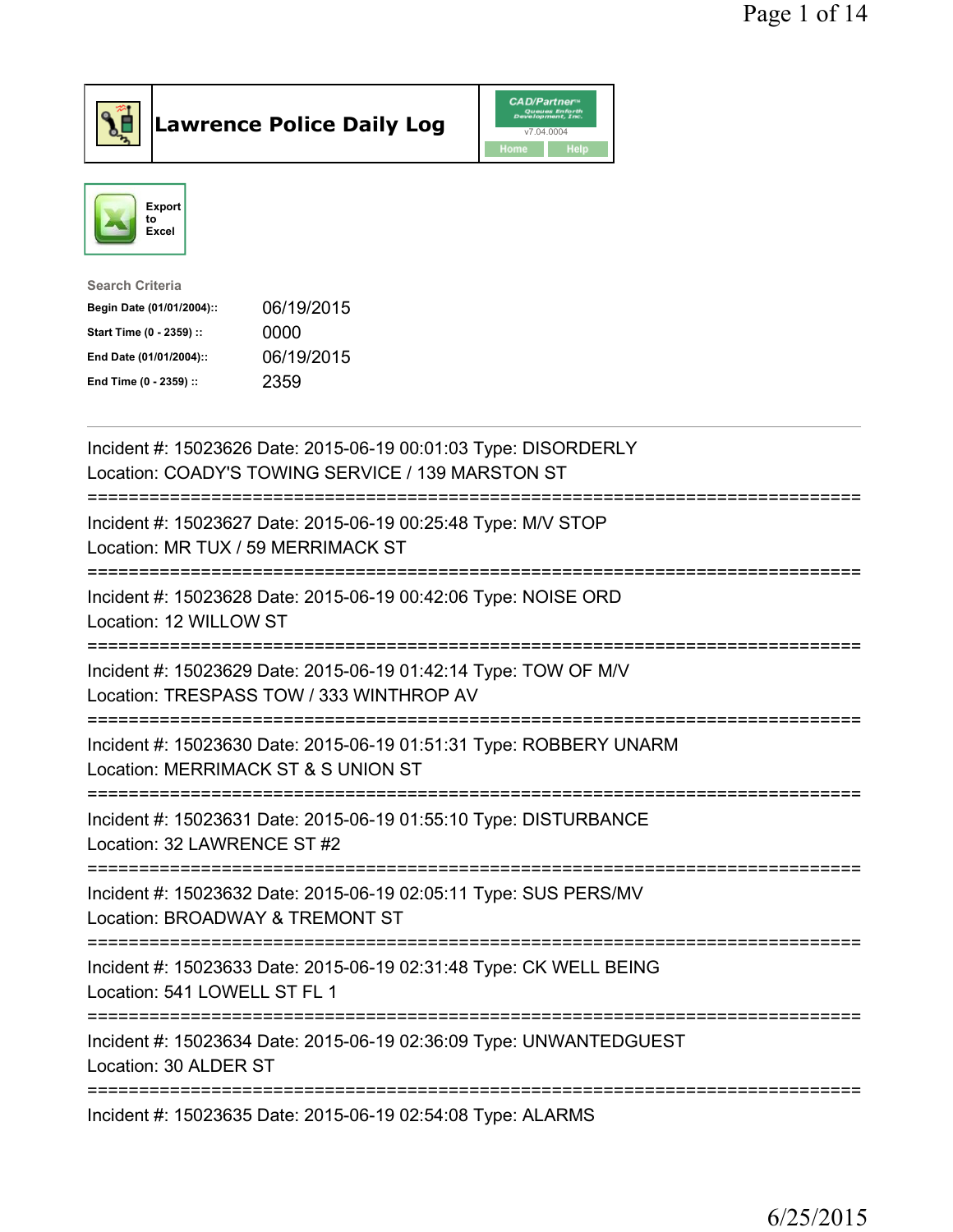Location: 461 HAMPSHIRE ST =========================================================================== Incident #: 15023636 Date: 2015-06-19 03:10:05 Type: NOISE ORD Location: 52 BELLEVUE ST FL 1 =========================================================================== Incident #: 15023637 Date: 2015-06-19 04:21:51 Type: SHOPLIFTING Location: 320 S BROADWAY =========================================================================== Incident #: 15023638 Date: 2015-06-19 05:44:25 Type: M/V STOP Location: 1 PARKER ST =========================================================================== Incident #: 15023639 Date: 2015-06-19 06:20:29 Type: M/V STOP Location: AMES ST & LOWELL ST =========================================================================== Incident #: 15023640 Date: 2015-06-19 06:35:49 Type: M/V STOP Location: PHILLIPS ST & SALEM ST =========================================================================== Incident #: 15023641 Date: 2015-06-19 06:50:07 Type: LARCENY/PAST Location: 1 COMMONWEALTH DR =========================================================================== Incident #: 15023642 Date: 2015-06-19 07:19:21 Type: HARASSMENT Location: 119 FOSTER ST FL 1 =========================================================================== Incident #: 15023645 Date: 2015-06-19 07:22:53 Type: B&E/MV/PAST Location: 454 HAMPSHIRE ST =========================================================================== Incident #: 15023643 Date: 2015-06-19 07:24:42 Type: M/V STOP Location: 135 CRAWFORD ST =========================================================================== Incident #: 15023644 Date: 2015-06-19 07:30:22 Type: SUS PERS/MV Location: 350 HAVERHILL ST =========================================================================== Incident #: 15023646 Date: 2015-06-19 07:41:27 Type: CLOSE STREET Location: E HAVERHILL ST =========================================================================== Incident #: 15023647 Date: 2015-06-19 07:42:25 Type: CLOSE STREET Location: BERKELEY ST =========================================================================== Incident #: 15023648 Date: 2015-06-19 07:44:20 Type: M/V STOP Location: ANDOVER ST & PHILLIPS ST =========================================================================== Incident #: 15023649 Date: 2015-06-19 07:48:26 Type: TOW OF M/V Location: 41 BERKELEY ST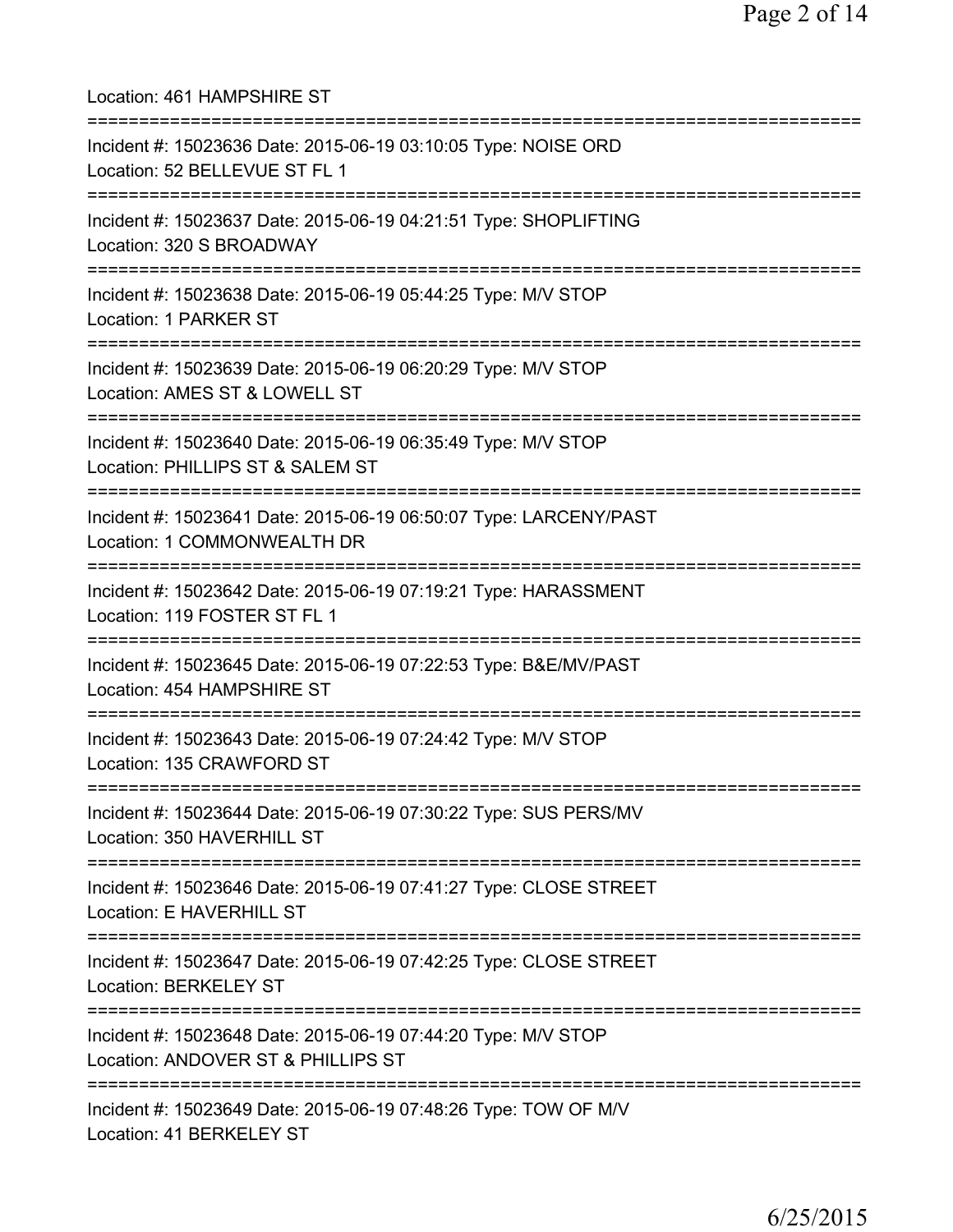| ===========================                                                                                                       |
|-----------------------------------------------------------------------------------------------------------------------------------|
| Incident #: 15023650 Date: 2015-06-19 07:51:21 Type: M/V STOP<br>Location: AMES ST & LOWELL ST                                    |
| Incident #: 15023651 Date: 2015-06-19 07:56:46 Type: UNWANTEDGUEST<br>Location: 53 MANN ST                                        |
| Incident #: 15023652 Date: 2015-06-19 08:03:35 Type: M/V STOP<br>Location: AMES ST & ESSEX ST                                     |
| Incident #: 15023653 Date: 2015-06-19 08:12:50 Type: FIRE<br>Location: 205 BROADWAY                                               |
| Incident #: 15023654 Date: 2015-06-19 08:17:03 Type: ALARMS<br>Location: 615 S UNION ST                                           |
| Incident #: 15023655 Date: 2015-06-19 08:20:49 Type: TOW OF M/V<br>Location: FALMOUTH ST<br>=============                         |
| Incident #: 15023656 Date: 2015-06-19 08:27:15 Type: MAL DAMAGE<br>Location: 9 MT VERNON CIR                                      |
| Incident #: 15023658 Date: 2015-06-19 08:31:55 Type: HIT & RUN M/V<br>Location: 114 BAILEY ST<br>:=============================== |
| Incident #: 15023657 Date: 2015-06-19 08:41:34 Type: M/V STOP<br>Location: COMMON ST & NEWBURY ST                                 |
| Incident #: 15023659 Date: 2015-06-19 09:01:13 Type: TOW/REPOSSED<br>Location: 555 S UNION ST<br>=============================    |
| Incident #: 15023660 Date: 2015-06-19 09:12:56 Type: NEIGHBOR PROB<br>Location: 18 TOWER HILL ST                                  |
| Incident #: 15023661 Date: 2015-06-19 09:27:08 Type: MV/BLOCKING<br>Location: 0 BROADWAY                                          |
| Incident #: 15023662 Date: 2015-06-19 09:55:51 Type: HIT & RUN M/V<br>Location: 307 HAMPSHIRE ST                                  |
| Incident #: 15023663 Date: 2015-06-19 10:02:48 Type: AUTO ACC/NO PI<br>Location: ANDOVER ST & S BROADWAY                          |
|                                                                                                                                   |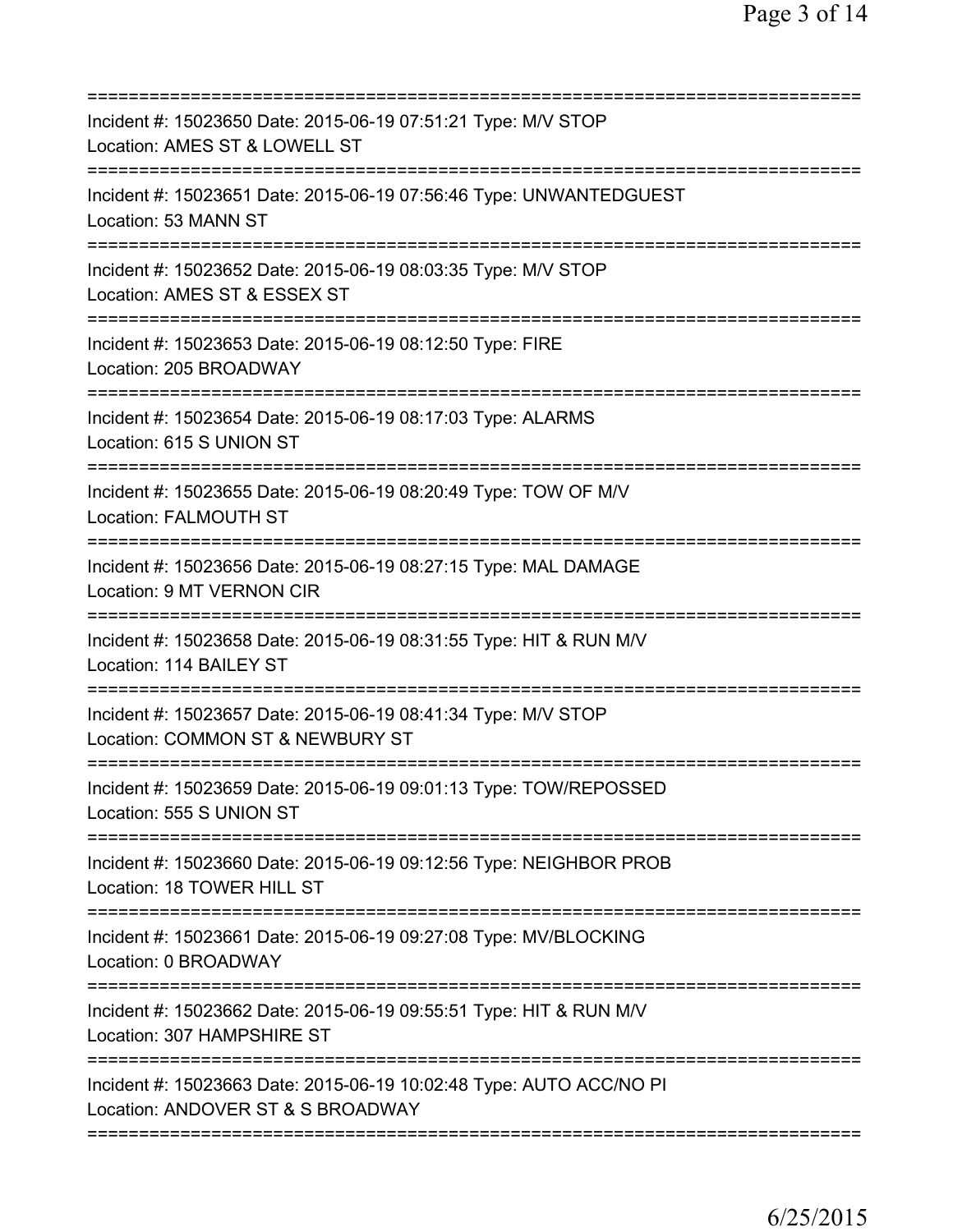| Incident #: 15023664 Date: 2015-06-19 10:08:13 Type: M/V STOP<br>Location: EVERETT ST & EATON ST                                  |
|-----------------------------------------------------------------------------------------------------------------------------------|
| Incident #: 15023665 Date: 2015-06-19 10:08:55 Type: M/V STOP<br>Location: EATON ST & EVERETT ST                                  |
| Incident #: 15023667 Date: 2015-06-19 10:17:07 Type: LARCENY/PAST<br>Location: 26 WELLS ST                                        |
| Incident #: 15023666 Date: 2015-06-19 10:17:58 Type: A&B PAST<br>Location: 11 SUMMER ST #S703                                     |
| Incident #: 15023668 Date: 2015-06-19 10:21:01 Type: M/V STOP<br>Location: BROADWAY & COMMON ST                                   |
| Incident #: 15023669 Date: 2015-06-19 10:27:13 Type: GENERAL SERV<br>Location: 4 UNION ST                                         |
| Incident #: 15023670 Date: 2015-06-19 10:33:04 Type: M/V STOP<br>Location: 122 EVERETT ST<br>:=================================== |
| Incident #: 15023671 Date: 2015-06-19 10:41:39 Type: MAN DOWN<br>Location: 333 METHUEN ST                                         |
| Incident #: 15023672 Date: 2015-06-19 10:55:26 Type: M/V STOP<br>Location: BELKNAP ST & EVERETT ST                                |
| Incident #: 15023673 Date: 2015-06-19 11:00:11 Type: 209A/SERVE<br>Location: 64 TREMONT ST                                        |
| Incident #: 15023674 Date: 2015-06-19 11:01:17 Type: M/V STOP<br>Location: EVERETT ST & SALEM ST                                  |
| Incident #: 15023675 Date: 2015-06-19 11:15:48 Type: MISSING PERS<br>Location: 105 HAVERHILL ST                                   |
| Incident #: 15023676 Date: 2015-06-19 11:22:14 Type: INVESTIGATION<br>Location: 165 CRAWFORD ST                                   |
| Incident #: 15023677 Date: 2015-06-19 11:30:14 Type: B&E/PAST<br>Location: 377 HOWARD ST                                          |
| Incident #: 15023678 Date: 2015-06-19 11:34:06 Type: CK WELL BEING                                                                |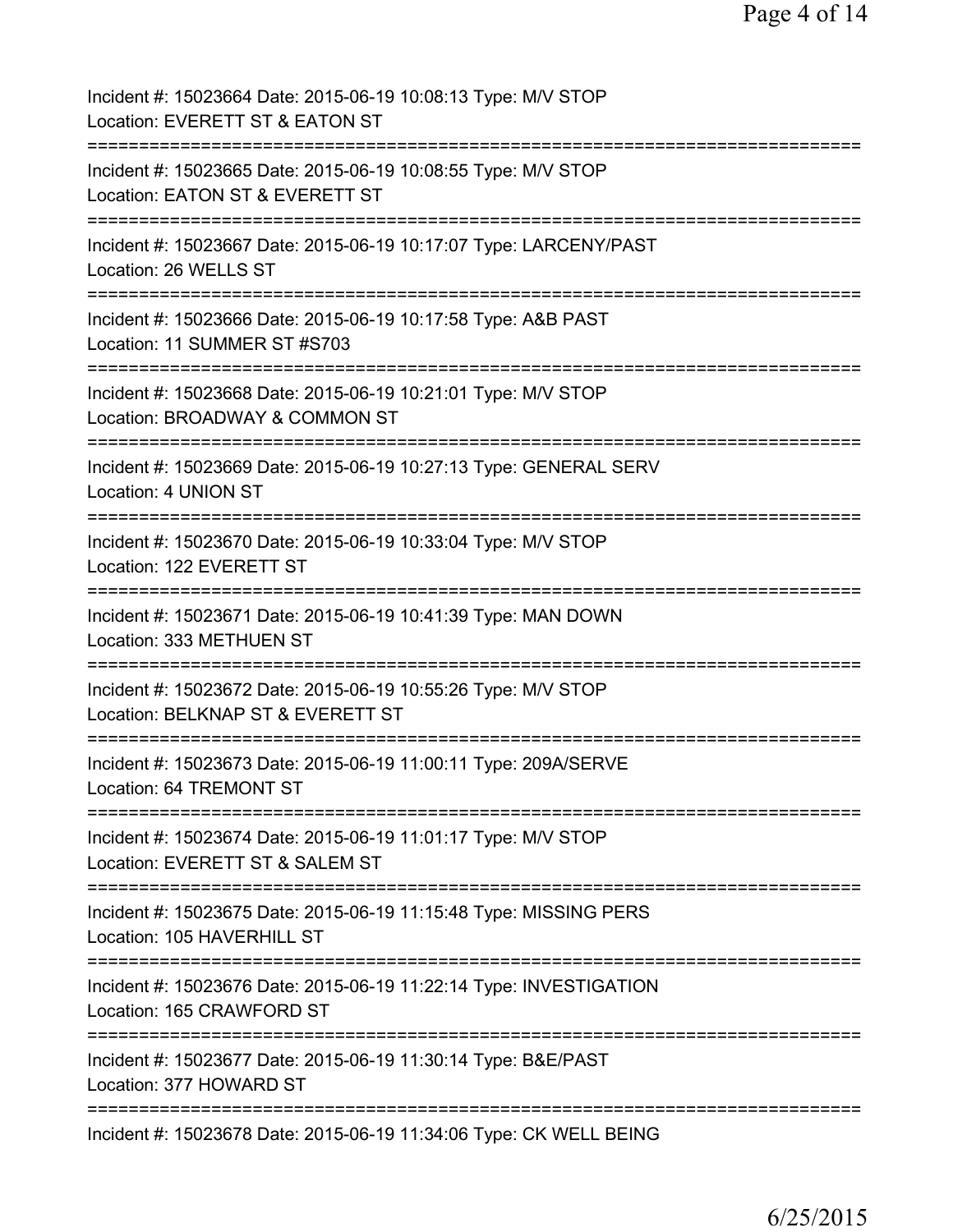Location: HAVERHILL ST & MARGIN ST =========================================================================== Incident #: 15023679 Date: 2015-06-19 11:45:40 Type: M/V STOP Location: HAVERHILL ST & LAWRENCE ST =========================================================================== Incident #: 15023681 Date: 2015-06-19 11:45:50 Type: THREATS Location: 10 PHILLIPS ST FL 3RDFL =========================================================================== Incident #: 15023680 Date: 2015-06-19 11:45:57 Type: DISTURBANCE Location: ERVING AV & LAWRENCE ST =========================================================================== Incident #: 15023682 Date: 2015-06-19 11:49:40 Type: LOST PROPERTY Location: 300 ESSEX ST =========================================================================== Incident #: 15023683 Date: 2015-06-19 11:50:12 Type: ALARM/BURG Location: BCS / 250 CANAL ST #SUITE 6 =========================================================================== Incident #: 15023684 Date: 2015-06-19 12:17:07 Type: M/V STOP Location: 62 MARGIN ST =========================================================================== Incident #: 15023685 Date: 2015-06-19 12:21:04 Type: TOW OF M/V Location: 25 SUMMER ST =========================================================================== Incident #: 15023686 Date: 2015-06-19 12:21:27 Type: FIGHT Location: 103 E HAVERHILL ST =========================================================================== Incident #: 15023687 Date: 2015-06-19 12:26:40 Type: HIT & RUN M/V Location: 73 WINTHROP AV =========================================================================== Incident #: 15023688 Date: 2015-06-19 12:28:33 Type: AUTO ACC/NO PI Location: BLANCHARD ST & FARNHAM ST =========================================================================== Incident #: 15023689 Date: 2015-06-19 12:41:59 Type: STOLEN PROP Location: ARLINGTON SCHOOL / 150 ARLINGTON ST =========================================================================== Incident #: 15023690 Date: 2015-06-19 12:43:30 Type: ALARM/BURG Location: GARCIA RESD / 24 CAMDEN ST =========================================================================== Incident #: 15023691 Date: 2015-06-19 13:17:06 Type: INVESTIGATION Location: 90 LOWELL ST =========================================================================== Incident #: 15023692 Date: 2015-06-19 13:19:32 Type: TOW OF M/V Location: COMMON ST & NEWBURY ST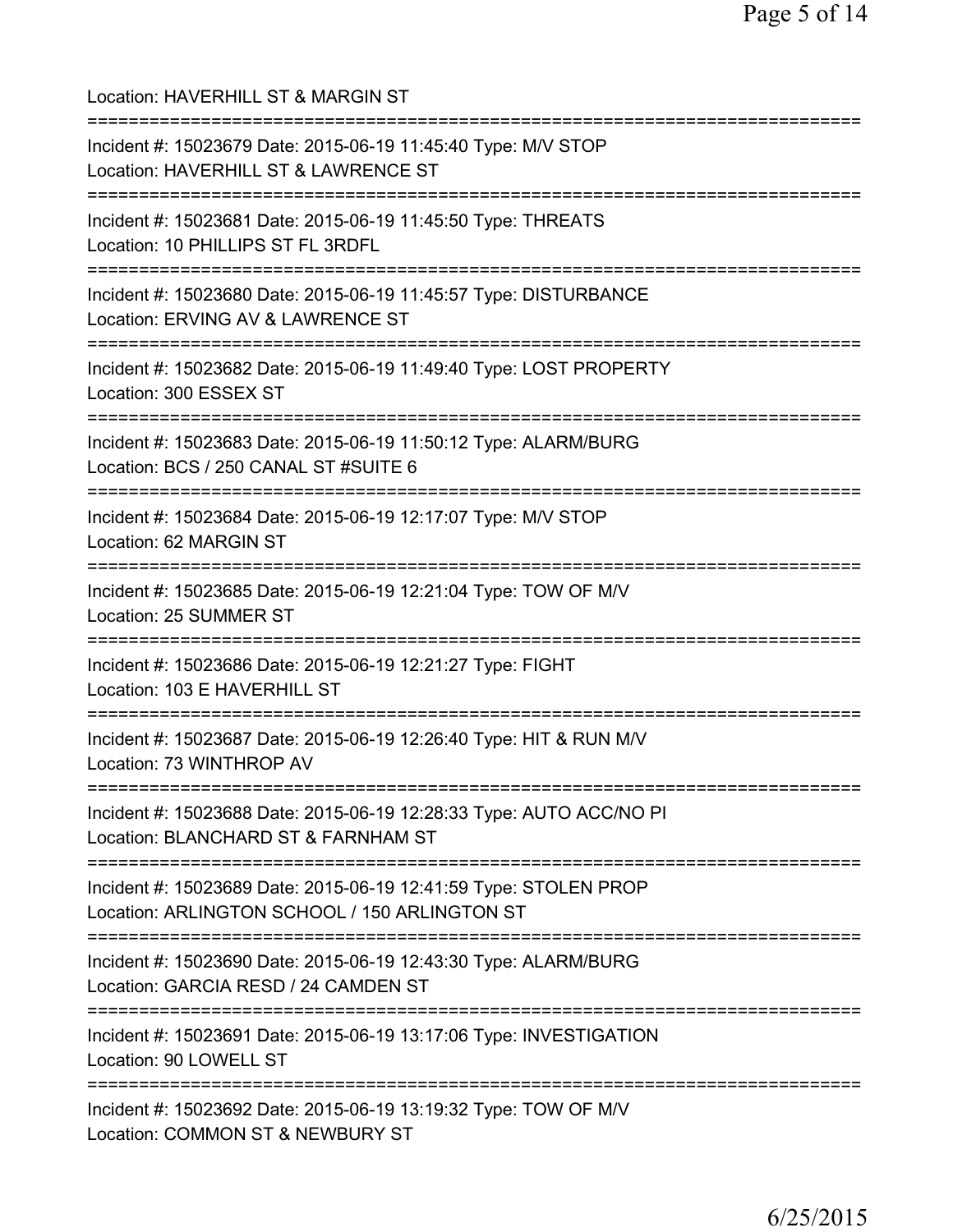| Incident #: 15023694 Date: 2015-06-19 13:33:53 Type: CK WELL BEING<br>Location: 30 OSGOOD ST FL 2R                                   |
|--------------------------------------------------------------------------------------------------------------------------------------|
| Incident #: 15023693 Date: 2015-06-19 13:34:20 Type: GENERAL SERV<br>Location: 454 HAMPSHIRE ST                                      |
| Incident #: 15023695 Date: 2015-06-19 13:39:30 Type: ALARM/BURG<br>Location: REYES / 75 CYPRESS AV                                   |
| Incident #: 15023696 Date: 2015-06-19 13:45:51 Type: GENERAL SERV<br>Location: 90 LOWELL ST                                          |
| Incident #: 15023697 Date: 2015-06-19 13:47:03 Type: CK WELL BEING<br>Location: WENDY'S / 99 WINTHROP AV                             |
| Incident #: 15023698 Date: 2015-06-19 13:53:39 Type: TOW OF M/V<br>Location: 152 NEWBURY ST<br>===================================== |
| Incident #: 15023699 Date: 2015-06-19 13:54:08 Type: TOW OF M/V<br>Location: 132 NEWBURY ST<br>-------------                         |
| Incident #: 15023700 Date: 2015-06-19 13:55:34 Type: MISSING PERS<br>Location: FROST SCHOOL / 33 HAMLET ST                           |
| Incident #: 15023701 Date: 2015-06-19 13:59:43 Type: 209A/SERVE<br>Location: 45 MYRTLE ST #1                                         |
| Incident #: 15023702 Date: 2015-06-19 14:11:58 Type: LARCENY/PROG<br>Location: ESSEX ST & MEDFORD ST                                 |
| Incident #: 15023703 Date: 2015-06-19 14:37:54 Type: AUTO ACC/NO PI<br>Location: 161 SARATOGA ST                                     |
| Incident #: 15023704 Date: 2015-06-19 14:55:14 Type: SUS PERS/MV<br>Location: 205 BROADWAY                                           |
| Incident #: 15023705 Date: 2015-06-19 15:01:57 Type: MV/BLOCKING<br>Location: 101 FOSTER ST                                          |
| Incident #: 15023706 Date: 2015-06-19 15:07:20 Type: M/V STOP<br>Location: BRADFORD ST & BROADWAY                                    |
|                                                                                                                                      |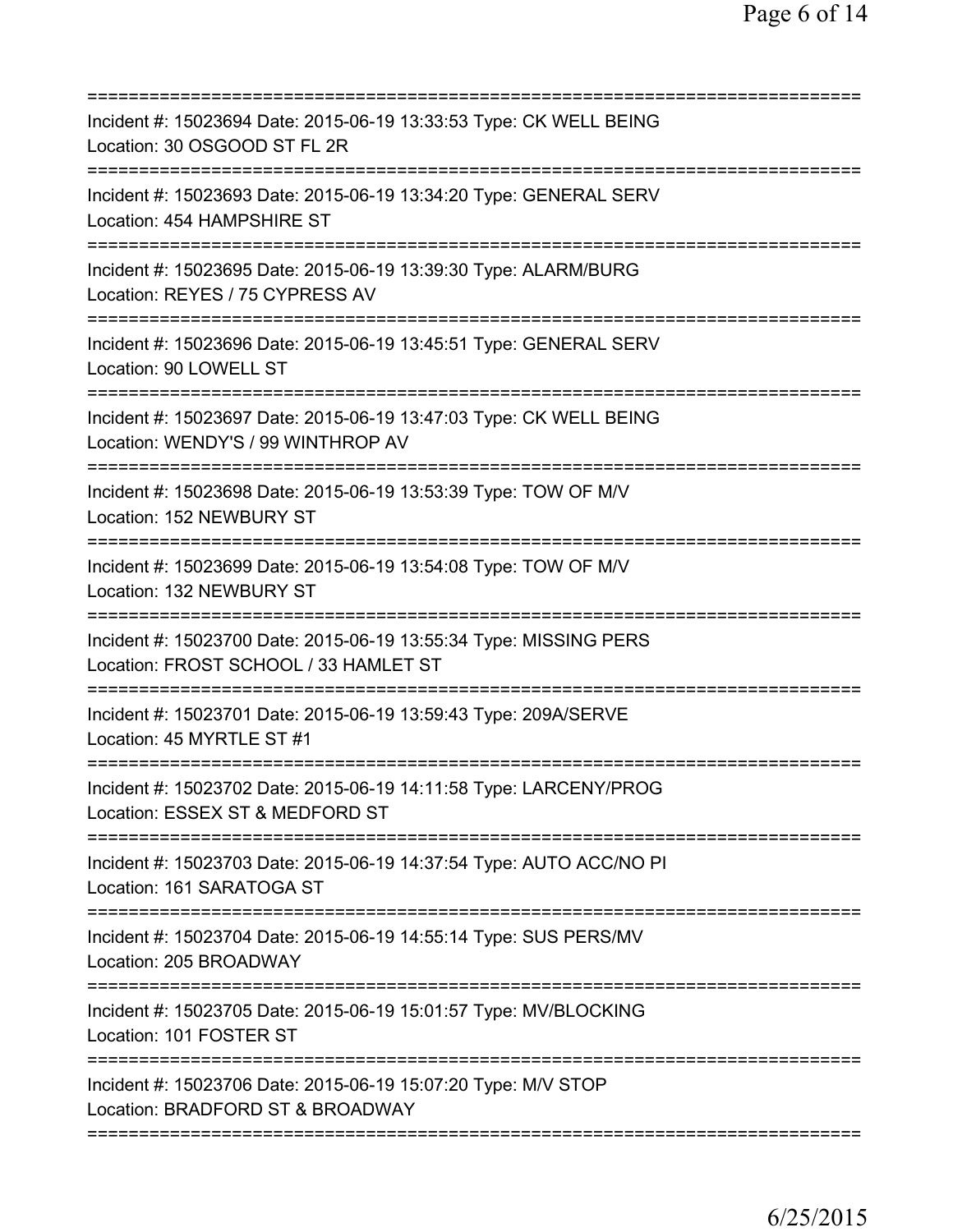Incident #: 15023707 Date: 2015-06-19 15:09:04 Type: NEIGHBOR PROB Location: 43 WHITMAN ST =========================================================================== Incident #: 15023708 Date: 2015-06-19 15:13:43 Type: B&E/MV/PAST Location: LOWELL ST & MARGIN ST =========================================================================== Incident #: 15023709 Date: 2015-06-19 15:16:21 Type: DISABLED MV Location: HAVERHILL ST & UNION ST =========================================================================== Incident #: 15023710 Date: 2015-06-19 15:19:41 Type: 209A/SERVE Location: 12 CHELMSFORD ST =========================================================================== Incident #: 15023711 Date: 2015-06-19 15:20:02 Type: ANIMAL COMPL Location: 354 MERRIMACK ST =========================================================================== Incident #: 15023712 Date: 2015-06-19 15:32:01 Type: CK WELL BEING Location: VIN FEN / 42 MARBLE AV =========================================================================== Incident #: 15023713 Date: 2015-06-19 15:50:45 Type: TRESPASSING Location: HIGH ST & STORROW ST =========================================================================== Incident #: 15023714 Date: 2015-06-19 16:13:47 Type: WARRANT SERVE Location: 481 ANDOVER ST FL 1ST =========================================================================== Incident #: 15023715 Date: 2015-06-19 16:23:13 Type: M/V STOP Location: 205 BROADWAY =========================================================================== Incident #: 15023716 Date: 2015-06-19 16:25:53 Type: M/V STOP Location: 600 ESSEX ST =========================================================================== Incident #: 15023717 Date: 2015-06-19 16:36:40 Type: M/V STOP Location: 28 HAMPSHIRE ST =========================================================================== Incident #: 15023718 Date: 2015-06-19 16:41:44 Type: DOMESTIC/PROG Location: BENNINGTON ST & MYRTLE ST =========================================================================== Incident #: 15023719 Date: 2015-06-19 16:46:09 Type: WARRANT SERVE Location: 331 SALEM ST =========================================================================== Incident #: 15023721 Date: 2015-06-19 16:48:20 Type: VIO CITY ORD Location: GO 1 DOLLAR / 73 WINTHROP AV =========================================================================== Incident #: 15023720 Date: 2015-06-19 16:48:30 Type: ASSSIT OTHER PD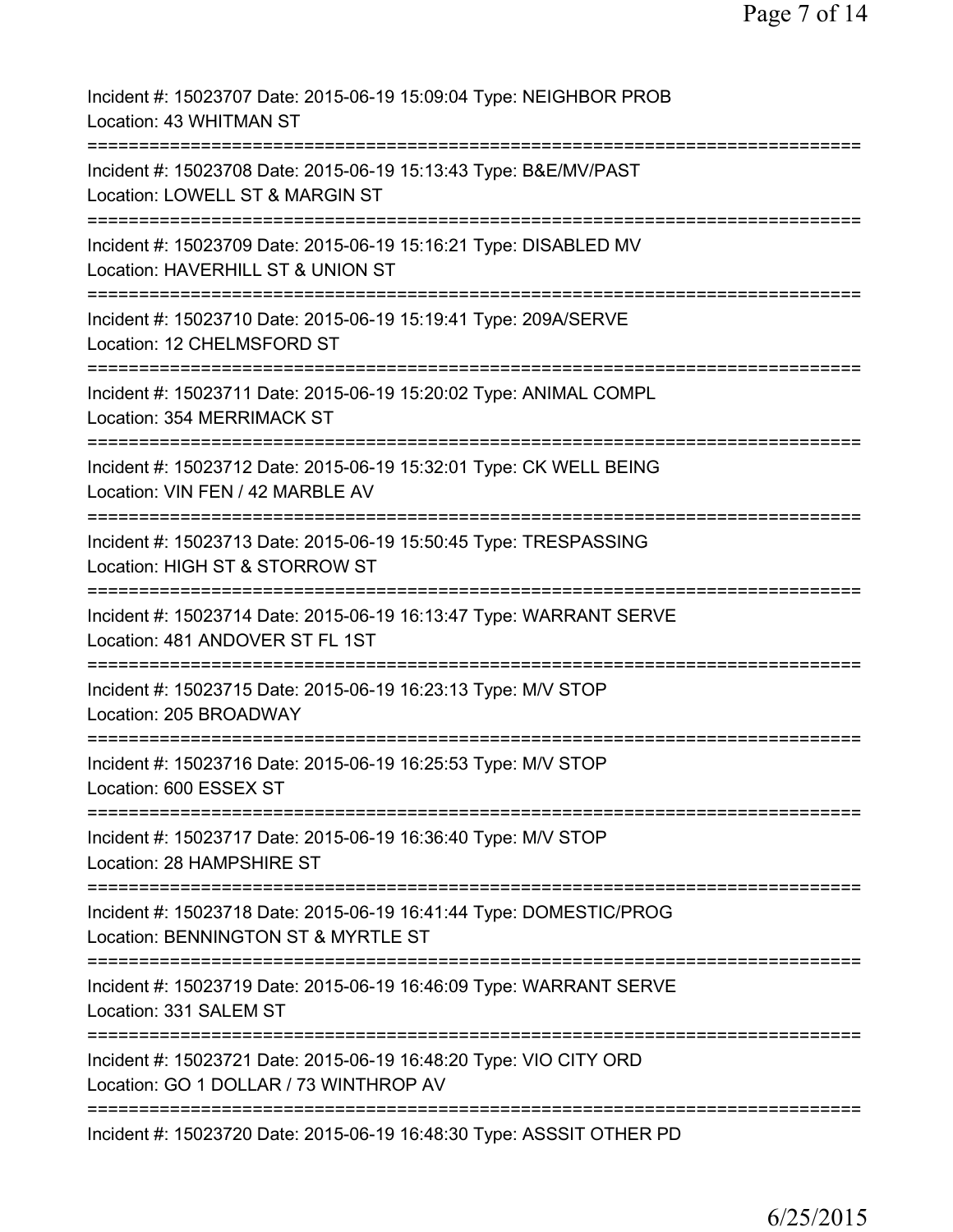Location: LAWTONS HOT DOGS / 606 CANAL ST =========================================================================== Incident #: 15023722 Date: 2015-06-19 17:14:34 Type: M/V STOP Location: CENTRAL BRIDGE / 0 MERRIMACK ST =========================================================================== Incident #: 15023723 Date: 2015-06-19 17:20:43 Type: WARRANT SERVE Location: 59 TREMONT ST =========================================================================== Incident #: 15023724 Date: 2015-06-19 17:23:11 Type: ALARM/BURG Location: SALVATION ARMY / 250 HAVERHILL ST =========================================================================== Incident #: 15023725 Date: 2015-06-19 17:28:42 Type: A&B PAST Location: 103 SPRUCE ST #1 =========================================================================== Incident #: 15023726 Date: 2015-06-19 17:30:05 Type: M/V STOP Location: BROADWAY & COMMON ST =========================================================================== Incident #: 15023727 Date: 2015-06-19 17:35:49 Type: M/V STOP Location: FRANKLIN ST & LOWELL ST =========================================================================== Incident #: 15023728 Date: 2015-06-19 17:40:05 Type: TOW OF M/V Location: THOREAU WAY =========================================================================== Incident #: 15023729 Date: 2015-06-19 17:43:40 Type: SUICIDE ATTEMPT Location: ANDOVER ST & STATE ST =========================================================================== Incident #: 15023730 Date: 2015-06-19 17:50:59 Type: ALARM/BURG Location: RESD; GEORGE FLORES 9782105773 / 68 BROMFIELD ST =========================================================================== Incident #: 15023731 Date: 2015-06-19 17:54:49 Type: AUTO ACC/NO PI Location: CANAL ST & UNION ST =========================================================================== Incident #: 15023732 Date: 2015-06-19 17:59:14 Type: M/V STOP Location: BOATRAMP / 142 EVERETTE =========================================================================== Incident #: 15023733 Date: 2015-06-19 18:00:24 Type: ALARM/BURG Location: ARLINGTON SCHOOL / 150 ARLINGTON ST =========================================================================== Incident #: 15023734 Date: 2015-06-19 18:05:00 Type: KEEP PEACE Location: 133 PARK ST =========================================================================== Incident #: 15023735 Date: 2015-06-19 18:08:22 Type: 209A/SERVE Location: 64 TREMONT ST FL 2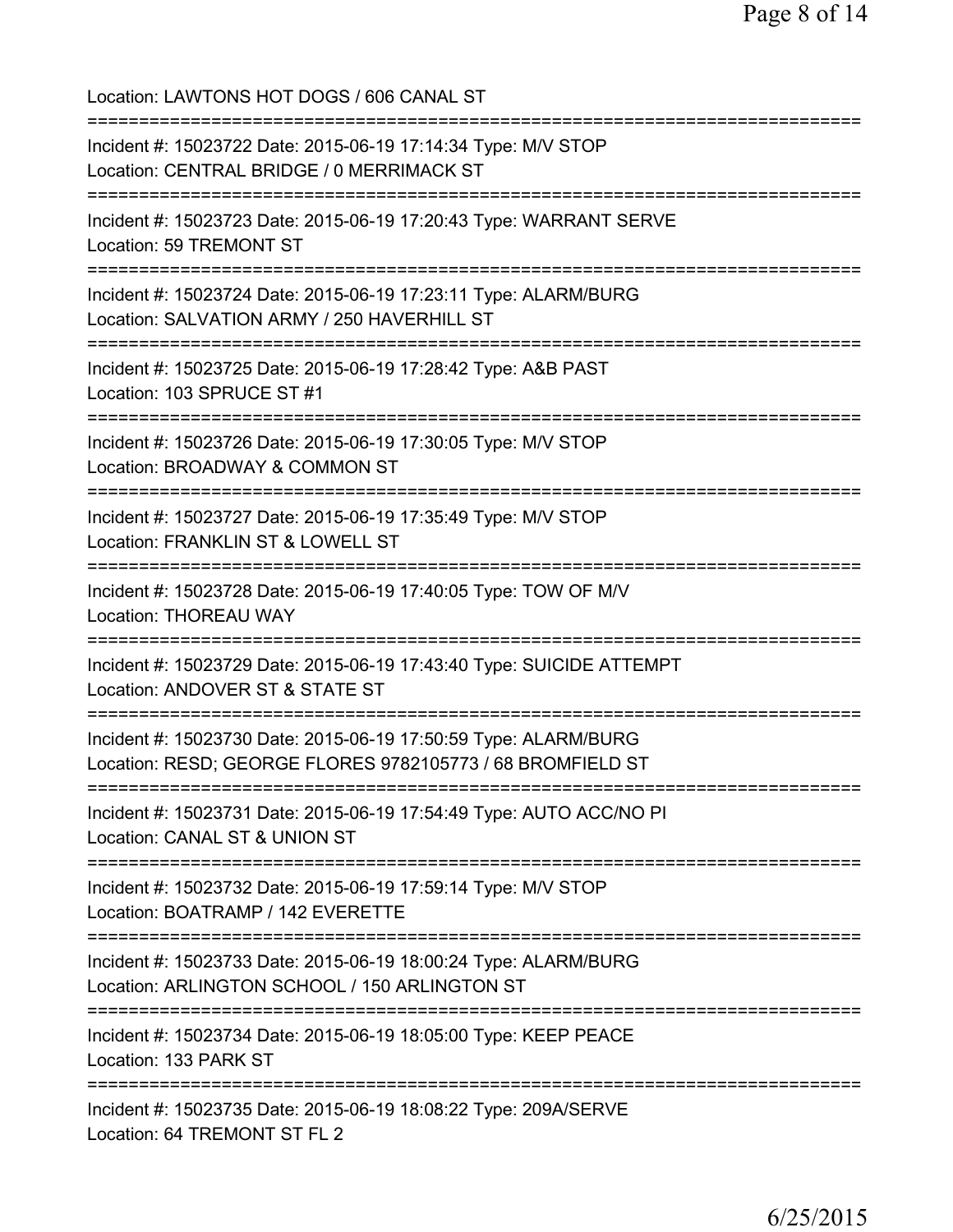| Incident #: 15023736 Date: 2015-06-19 18:11:28 Type: MV/BLOCKING<br>Location: 1 PLATT CT                               |
|------------------------------------------------------------------------------------------------------------------------|
| Incident #: 15023737 Date: 2015-06-19 18:18:41 Type: SUICIDE ATTEMPT<br>Location: NASSAR FORD / 320 S BROADWAY         |
| Incident #: 15023738 Date: 2015-06-19 18:23:08 Type: SPECIAL CHECK<br>Location: 32 LAWRENCE ST #2                      |
| Incident #: 15023739 Date: 2015-06-19 18:29:12 Type: DK (DRUNK)<br>Location: 175 S BROADWAY                            |
| Incident #: 15023740 Date: 2015-06-19 18:37:53 Type: SHOPLIFTING<br>Location: 73 WINTHROP AV                           |
| Incident #: 15023741 Date: 2015-06-19 18:42:27 Type: M/V STOP<br>Location: ESSEX ST & HAMPSHIRE ST                     |
| Incident #: 15023742 Date: 2015-06-19 18:48:02 Type: NOISE ORD<br>Location: 30 TEXAS AV<br>=========================== |
| Incident #: 15023743 Date: 2015-06-19 18:49:08 Type: MISSING PERS<br>Location: 194 BRUCE ST                            |
| Incident #: 15023744 Date: 2015-06-19 19:02:37 Type: M/V STOP<br>Location: 433 HAMPSHIRE ST                            |
| Incident #: 15023745 Date: 2015-06-19 19:06:27 Type: KEEP PEACE<br>Location: 133 PARK ST                               |
| Incident #: 15023746 Date: 2015-06-19 19:14:18 Type: M/V STOP<br>Location: HAVERHILL ST & NEWBURY ST                   |
| Incident #: 15023747 Date: 2015-06-19 19:22:17 Type: GENERAL SERV<br>Location: 95 BOXFORD ST                           |
| Incident #: 15023748 Date: 2015-06-19 19:24:19 Type: EXTRA SURVEIL<br>Location: HAVERHILL ST & PROSPECT ST             |
| Incident #: 15023750 Date: 2015-06-19 19:25:59 Type: CK WELL BEING<br>Location: 153 SARATOGA ST                        |
|                                                                                                                        |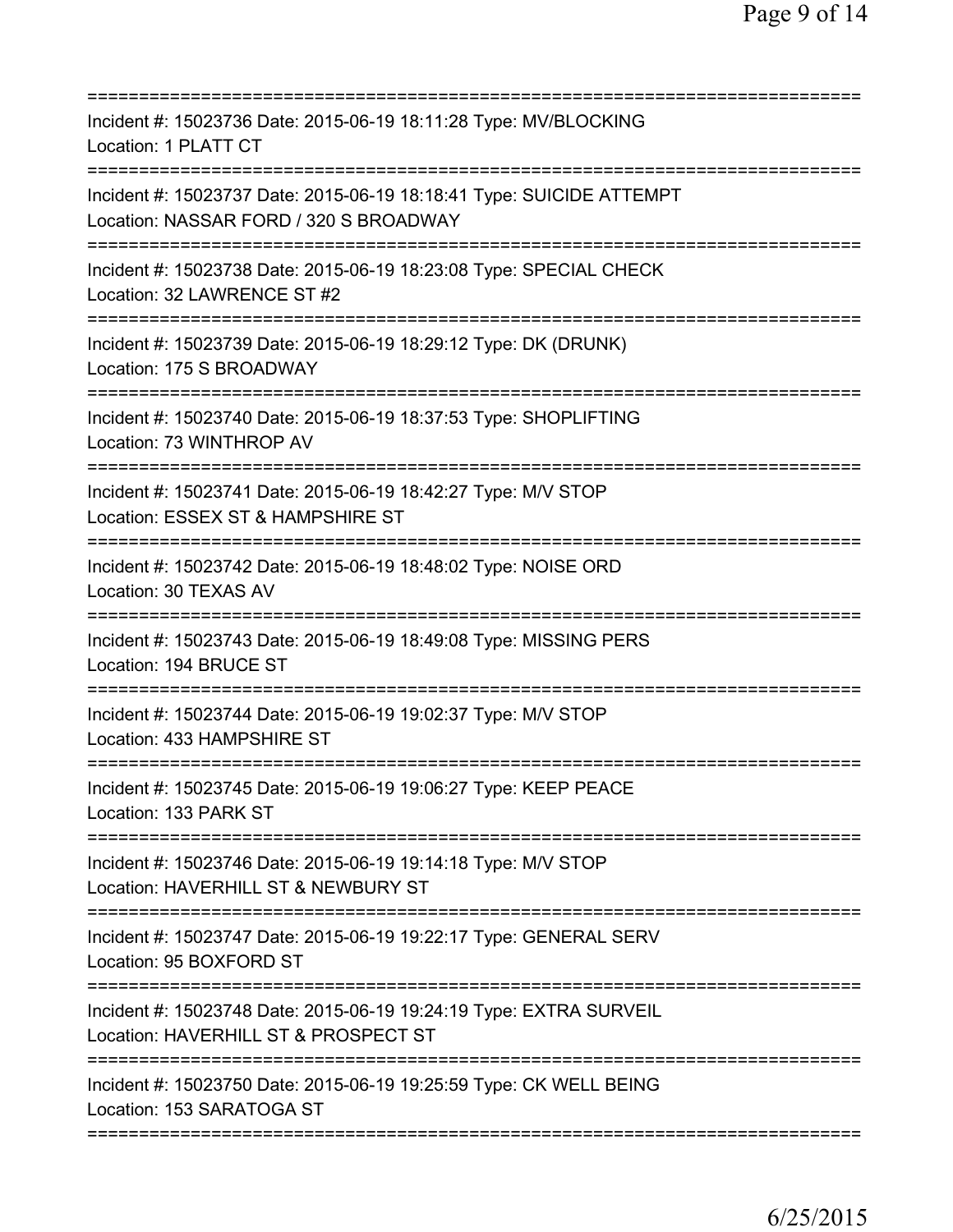| Incident #: 15023749 Date: 2015-06-19 19:26:33 Type: B&E/MV/PAST<br>Location: 27 WACHUSETTS AV                            |
|---------------------------------------------------------------------------------------------------------------------------|
| Incident #: 15023751 Date: 2015-06-19 19:34:56 Type: COURT DOC SERVE<br>Location: 5 EUTAW ST                              |
| Incident #: 15023752 Date: 2015-06-19 19:40:17 Type: HIT & RUN M/V<br>Location: BOSTON MARKET / 435 WINTHROP AV           |
| Incident #: 15023753 Date: 2015-06-19 19:51:28 Type: KEEP PEACE<br>Location: 220 WALNUT ST                                |
| Incident #: 15023754 Date: 2015-06-19 20:01:46 Type: DISTURBANCE<br>Location: 66 BENNINGTON ST                            |
| Incident #: 15023755 Date: 2015-06-19 20:04:50 Type: ALARM/BURG<br>Location: SOUTH LAWRENCE EAST SCHOOL / 165 CRAWFORD ST |
| Incident #: 15023756 Date: 2015-06-19 20:09:03 Type: M/V STOP<br>Location: ARLINGTON ST & HAMPSHIRE ST                    |
| Incident #: 15023757 Date: 2015-06-19 20:09:34 Type: ALARM/HOLD<br>Location: EBLEN STORE / 490 ESSEX ST                   |
| Incident #: 15023758 Date: 2015-06-19 20:20:09 Type: M/V STOP<br>Location: 69 BOXFORD ST                                  |
| Incident #: 15023759 Date: 2015-06-19 20:21:35 Type: NOISE ORD<br>Location: 202 PROSPECT ST                               |
| Incident #: 15023760 Date: 2015-06-19 20:21:53 Type: NOISE ORD<br>Location: 202 PROSPECT ST                               |
| Incident #: 15023761 Date: 2015-06-19 20:22:05 Type: DISORDERLY<br>Location: BOXFORD ST & FOSTER ST                       |
| Incident #: 15023762 Date: 2015-06-19 20:28:15 Type: DISTURBANCE<br>Location: VALLEY FORUM / 654 S UNION ST               |
| Incident #: 15023763 Date: 2015-06-19 20:34:11 Type: DISORDERLY<br>Location: 35 WARWICK ST                                |
| Incident #: 15023764 Date: 2015-06-19 20:49:19 Type: MISSING PERS                                                         |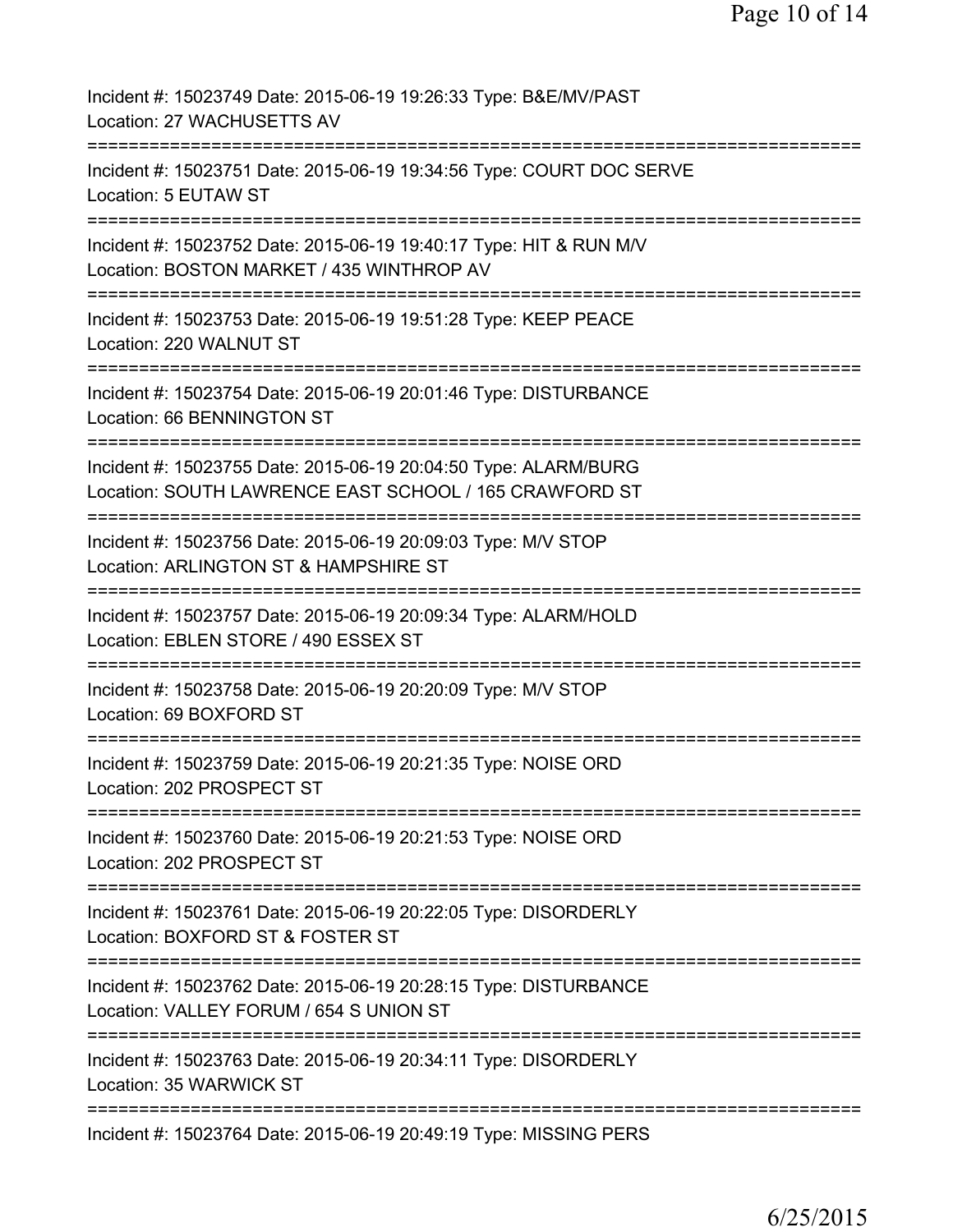Location: 42 SUMMER ST =========================================================================== Incident #: 15023765 Date: 2015-06-19 20:52:06 Type: TOW/REPOSSED Location: 111 RIVER POINTE WY #5308 =========================================================================== Incident #: 15023766 Date: 2015-06-19 20:55:57 Type: MEDIC SUPPORT Location: SALVATION ARMY / 250 HAVERHILL ST FL 3 =========================================================================== Incident #: 15023767 Date: 2015-06-19 21:14:27 Type: M/V STOP Location: ALDER ST & HAMPSHIRE ST =========================================================================== Incident #: 15023770 Date: 2015-06-19 21:15:06 Type: ANIMAL COMPL Location: 375 RIVERSIDE DR =========================================================================== Incident #: 15023769 Date: 2015-06-19 21:15:12 Type: MAL DAMAGE Location: ELM ST & HAMPSHIRE ST =========================================================================== Incident #: 15023768 Date: 2015-06-19 21:15:26 Type: TRESPASSING Location: HIGGINS STATE POOL / 180 CRAWFORD ST =========================================================================== Incident #: 15023771 Date: 2015-06-19 21:17:10 Type: HIT & RUN M/V Location: 205 BROADWAY =========================================================================== Incident #: 15023772 Date: 2015-06-19 21:20:11 Type: MISSING PERS Location: 42 NESMITH ST =========================================================================== Incident #: 15023773 Date: 2015-06-19 21:25:08 Type: M/V STOP Location: HAVERHILL ST & MARGIN ST =========================================================================== Incident #: 15023774 Date: 2015-06-19 21:26:48 Type: SHOPLIFTING Location: 453 ESSEX ST =========================================================================== Incident #: 15023775 Date: 2015-06-19 21:27:13 Type: SHOPLIFTING Location: MAD RAGS / 465 ESSEX ST =========================================================================== Incident #: 15023776 Date: 2015-06-19 21:35:57 Type: EXTRA SURVEIL Location: BOAT RAMP / EVERETT ST & ROWE ST =========================================================================== Incident #: 15023777 Date: 2015-06-19 21:38:37 Type: M/V STOP Location: BROADWAY & COMMON ST =========================================================================== Incident #: 15023778 Date: 2015-06-19 21:39:18 Type: NOISE ORD Location: 121 BROOKFIELD ST FL 3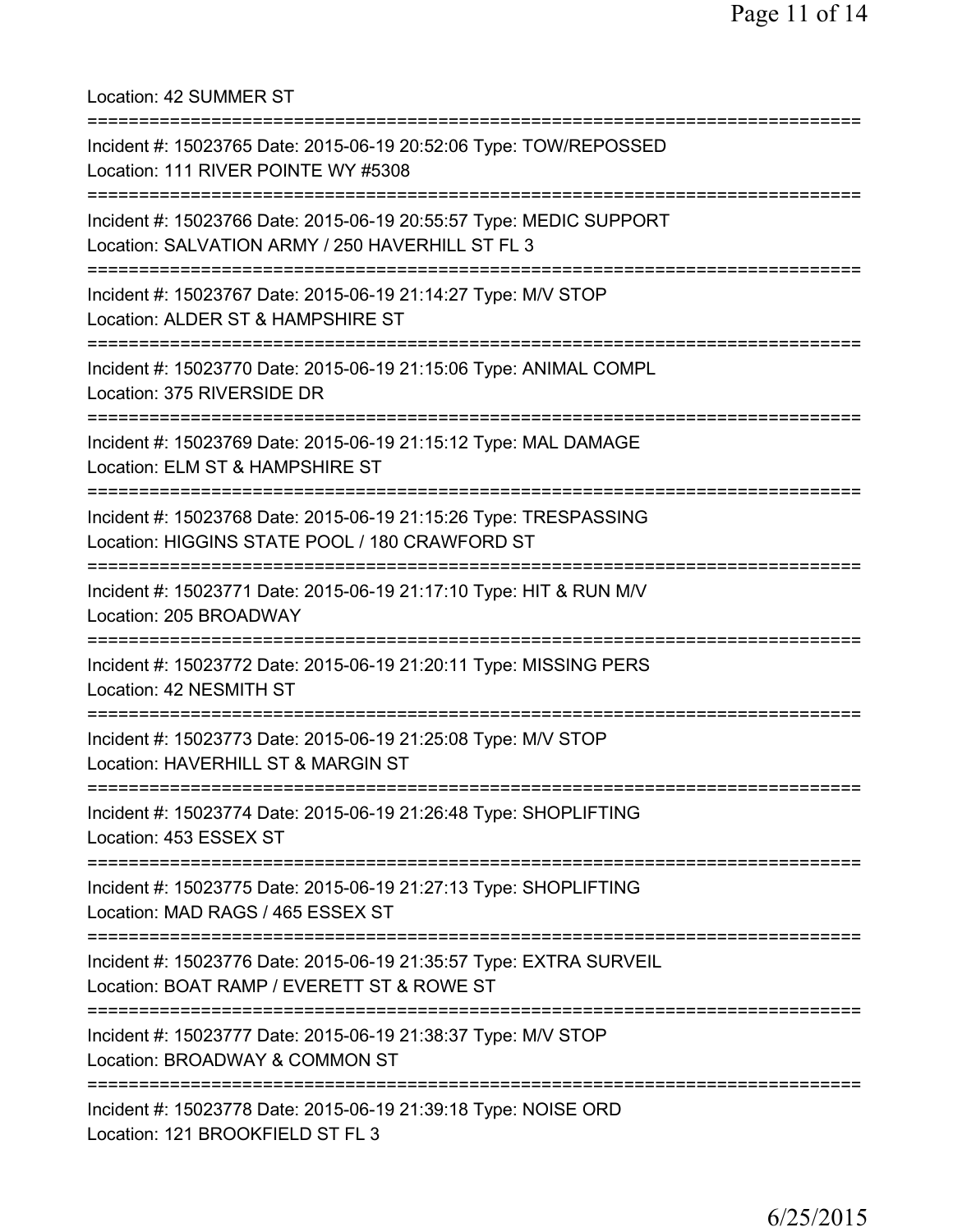| Incident #: 15023779 Date: 2015-06-19 21:41:08 Type: MEDIC SUPPORT<br>Location: 73 BROOKFIELD ST FL 1                   |
|-------------------------------------------------------------------------------------------------------------------------|
| Incident #: 15023780 Date: 2015-06-19 21:41:45 Type: NOISE ORD<br>Location: 54-56 HILLSIDE AV                           |
| Incident #: 15023781 Date: 2015-06-19 21:42:31 Type: M/V STOP<br>Location: FITZ ST & LAWRENCE ST<br>=================== |
| Incident #: 15023783 Date: 2015-06-19 21:45:43 Type: SUS PERS/MV<br>Location: 18 BODWELL ST                             |
| Incident #: 15023782 Date: 2015-06-19 21:46:16 Type: MAL DAMAGE<br>Location: 34 BELLEVUE ST                             |
| Incident #: 15023784 Date: 2015-06-19 21:54:18 Type: SHOTS FIRED<br>Location: 10 DIAMOND ST                             |
| Incident #: 15023785 Date: 2015-06-19 21:58:03 Type: NOISE ORD<br>Location: 68-70 SARATOGA ST<br>----------             |
| Incident #: 15023786 Date: 2015-06-19 22:02:38 Type: FIRE WORKS<br>Location: 60 OLIVE AV                                |
| Incident #: 15023787 Date: 2015-06-19 22:04:27 Type: MEDIC SUPPORT<br>Location: TACO BELL / 79 WINTHROP AV              |
| Incident #: 15023788 Date: 2015-06-19 22:07:12 Type: NOISE ORD<br>Location: D'WENDY'S RESTARAUNT / 459 BROADWAY         |
| Incident #: 15023789 Date: 2015-06-19 22:10:27 Type: ALARM/BURG<br>Location: SALVATION ARMY / 250 HAVERHILL ST          |
| Incident #: 15023790 Date: 2015-06-19 22:15:28 Type: M/V STOP<br>Location: 10 RESERVOIR ST                              |
| Incident #: 15023791 Date: 2015-06-19 22:15:57 Type: LOUD NOISE<br>Location: 206 PROSPECT ST                            |
| Incident #: 15023792 Date: 2015-06-19 22:17:12 Type: CK WELL BEING<br>Location: 44 HILLSIDE AV FL 1                     |
|                                                                                                                         |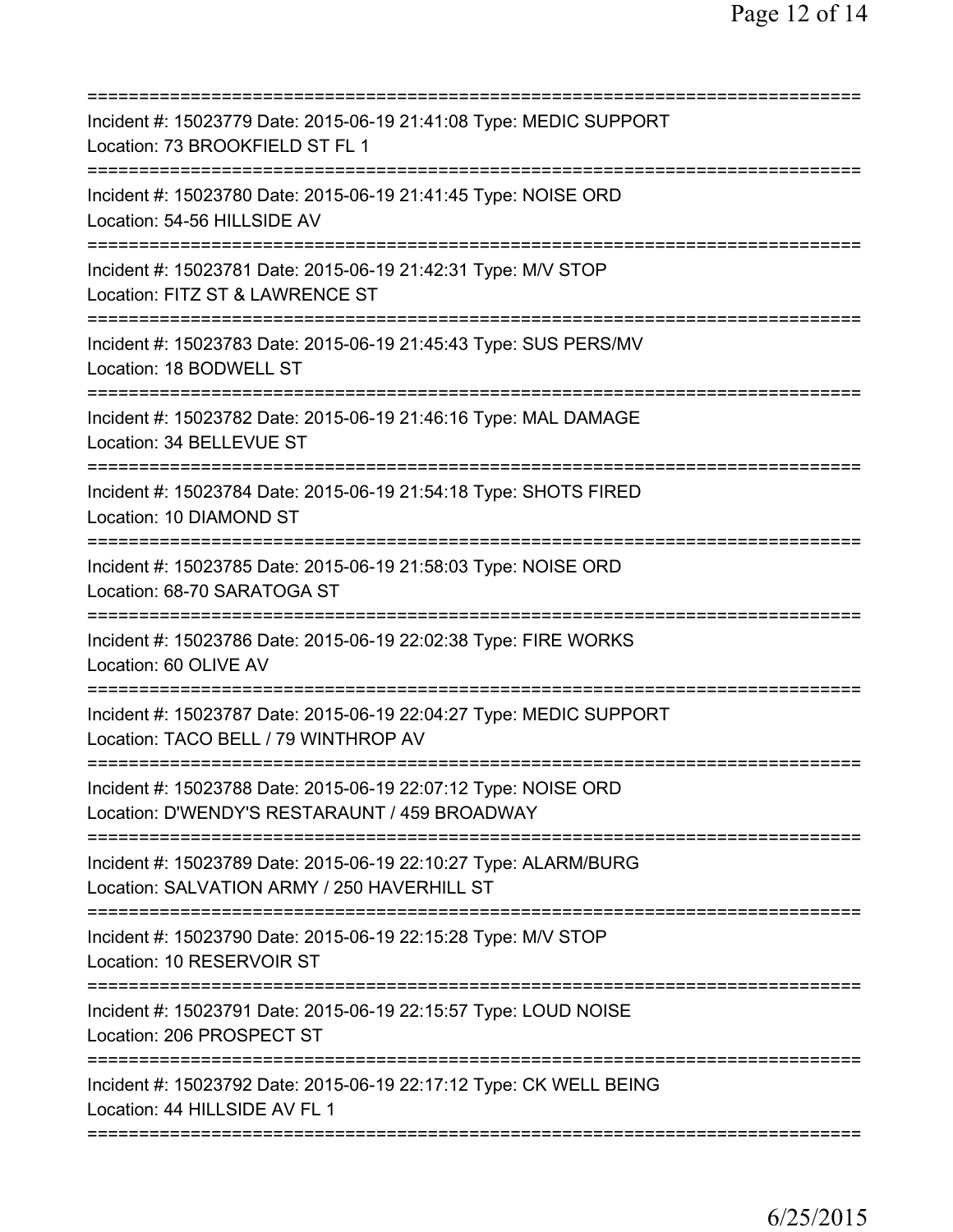Incident #: 15023793 Date: 2015-06-19 22:20:49 Type: NOISE ORD Location: 193 UNION ST =========================================================================== Incident #: 15023794 Date: 2015-06-19 22:21:49 Type: M/V STOP Location: MARLBORO ST & S UNION ST =========================================================================== Incident #: 15023795 Date: 2015-06-19 22:23:23 Type: M/V STOP Location: AMESBURY ST & CANAL ST =========================================================================== Incident #: 15023796 Date: 2015-06-19 22:25:10 Type: GEN OFFENCES Location: COLONIAL LOUNGE / 283 BROADWAY =========================================================================== Incident #: 15023797 Date: 2015-06-19 22:30:57 Type: NOISE ORD Location: 253 HOWARD ST =========================================================================== Incident #: 15023798 Date: 2015-06-19 22:37:06 Type: M/V STOP Location: AMES ST & HAVERHILL ST =========================================================================== Incident #: 15023799 Date: 2015-06-19 22:48:42 Type: A&B PROG Location: WALGREENS / 39 BOWDOIN =========================================================================== Incident #: 15023800 Date: 2015-06-19 22:55:43 Type: LIC PLATE STO Location: 274 E HAVERHILL ST =========================================================================== Incident #: 15023801 Date: 2015-06-19 23:04:34 Type: M/V STOP Location: 23 MAY ST =========================================================================== Incident #: 15023802 Date: 2015-06-19 23:05:58 Type: B&E/ATTEMPY Location: 65 PARK ST #19 =========================================================================== Incident #: 15023803 Date: 2015-06-19 23:10:31 Type: MAN DOWN Location: 37 FERRY ST =========================================================================== Incident #: 15023804 Date: 2015-06-19 23:14:27 Type: NOISE ORD Location: 323 HOWARD ST FL 1 =========================================================================== Incident #: 15023805 Date: 2015-06-19 23:42:49 Type: SUS PERS/MV Location: 105 E PLEASANT ST ===========================================================================

540 record(s)

{ call presslog("2015-06-19","0000","2015-06-19","2359") }